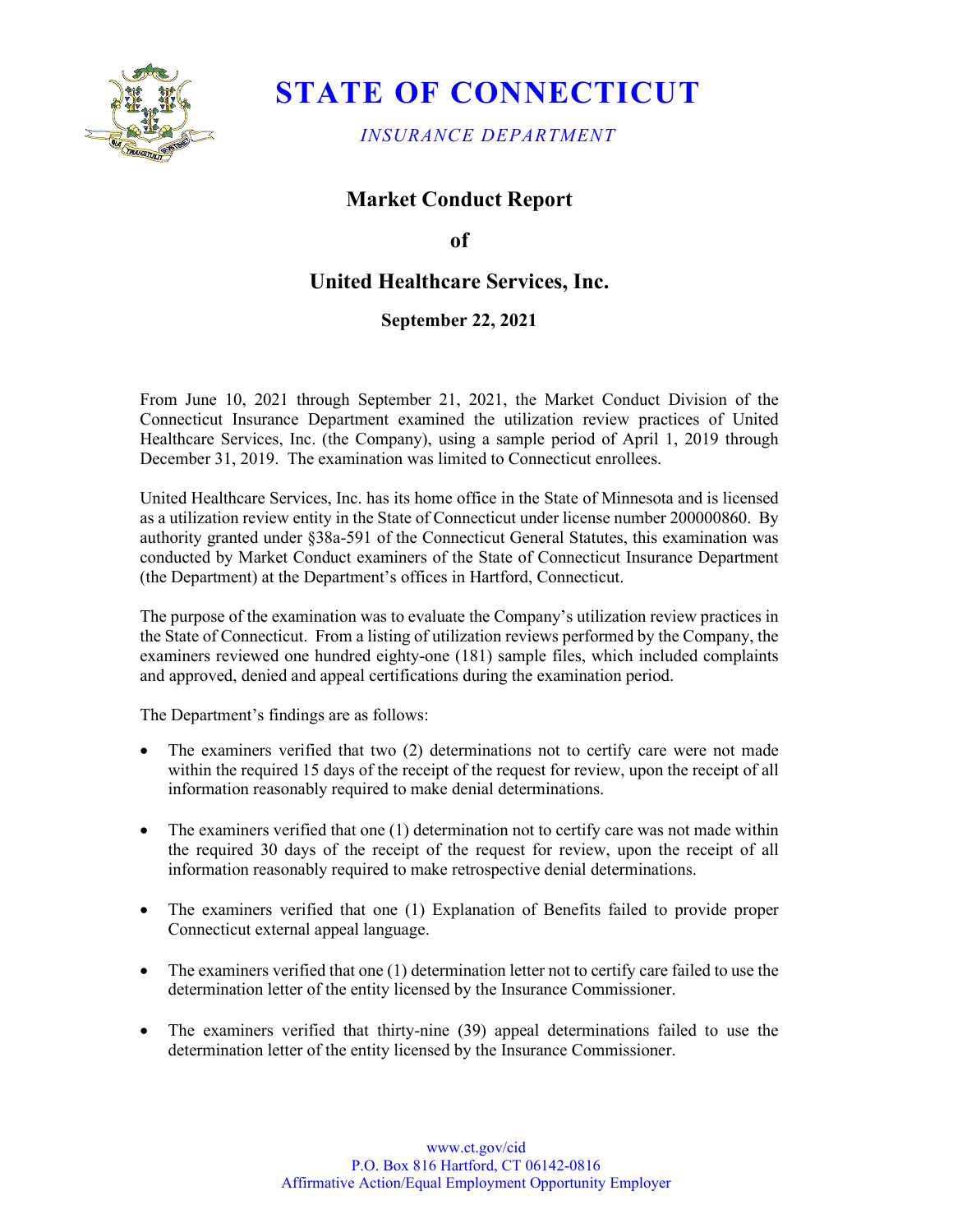- The examiners verified that twelve (12) determinations not to certify care failed to provide the correct link to such rule, guideline, protocol or other similar criterion of such health carrier's Internet web site in order to access the clinical criteria online.
- The examiners verified that one (1) determination not to certify care from a consumer complaint failed to provide the correct link to such rule, guideline, protocol or other similar criterion of such health carrier's Internet web site in order to access the clinical criteria online.
- The examiners verified that the Company did not have sufficient documentation for regulatory review in three (3) instances.

It is recommended that the Company review its policies and procedures to ensure that denial determinations are made within the 15 day requirement, retrospective denial determinations are made within the 30 day requirement, proper Connecticut external appeal language is provided for Explanations of Benefit, is properly referenced on all determination letters as the licensed entity performing the review, a link to such rule, guideline, protocol or other similar criterion of such health carrier's Internet web site is included in determinations not to certify care, as required by statute.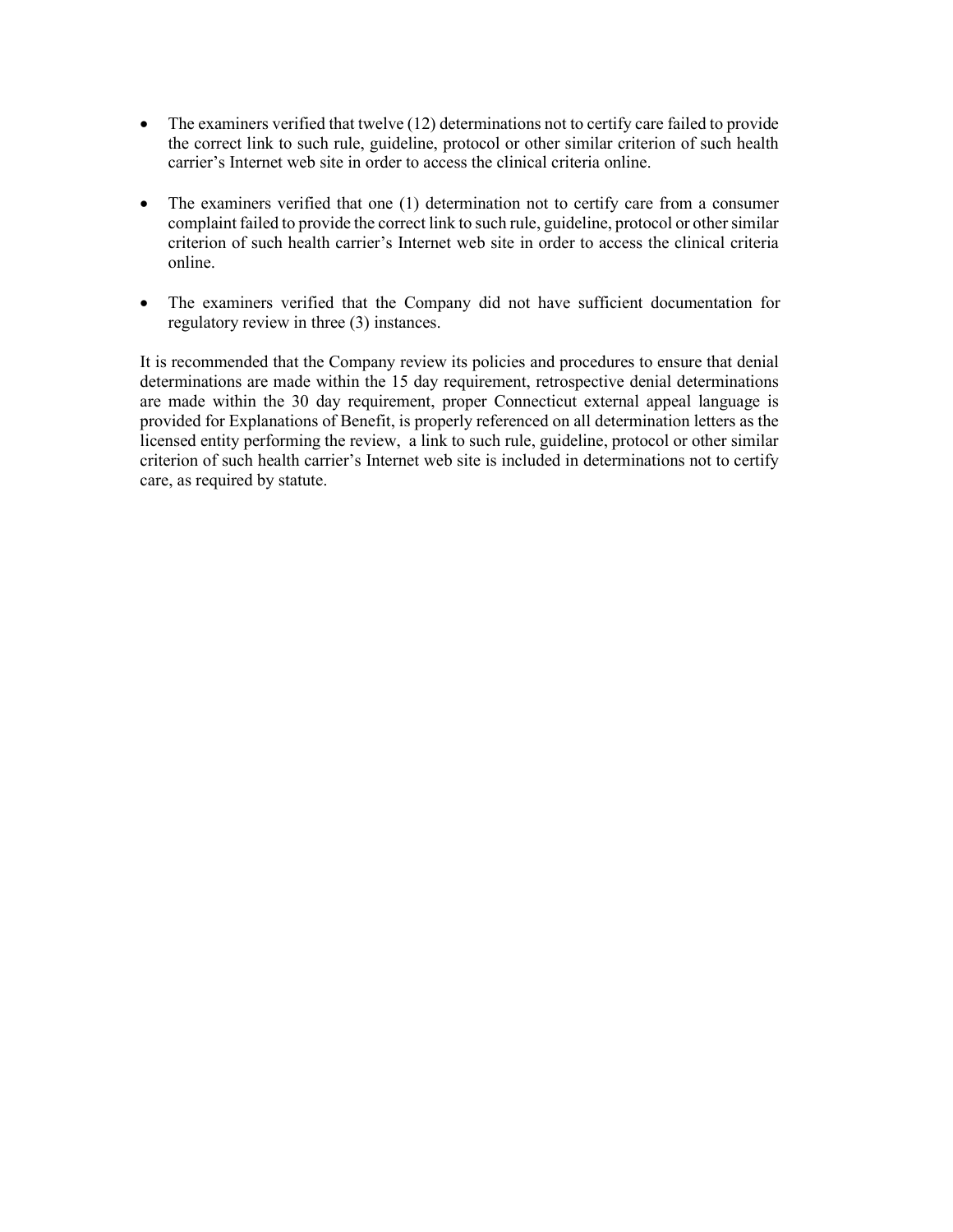

# **STATE OF CONNECTICUT**

## *INSURANCE DEPARTMENT*

| IN THE MATTER OF                 |  |
|----------------------------------|--|
|                                  |  |
| United Healthcare Services, Inc. |  |
|                                  |  |

DOCKET MC 21-90

#### STIPULATION AND CONSENT ORDER

It is hereby stipulated and agreed between United Healthcare Services, Inc. and the State of Connecticut Insurance Department by and through Andrew N. Mais, Insurance Commissioner ("Insurance Commissioner") to wit:

I

WHEREAS, pursuant to a market conduct examination, the Insurance Commissioner alleges the following with respect to United Healthcare Services, Inc.:

- 1. United Healthcare Services, Inc., hereinafter referred to as Respondent, is domiciled in the State of Minnesota and is licensed to transact the business of a utilization review entity in the State of Connecticut under license number 200000860.
- 2. From June 10, 2021 through September 21, 2021 , the Department conducted an examination of Respondent's utilization review practices in the State of Connecticut covering the period from April 1, 2019 through December 31 , 2019.
- 3. During the period under examination, Respondent failed to establish practices and procedures to ensure compliance in all instances with statutory requirements for:
	- a. notification of a determination not to certify care, admission or procedure within 15 days of the receipt of the request for review, upon the receipt of all information reasonably required to make denial determinations.
	- b. notification of a determination not to certify care, admission or procedure within 30 days of the receipt of the request for review, upon the receipt of all information reasonably required to make retrospective denial determinations.
	- c. providing proper Connecticut external appeal language.
	- d. using a determination letter of the entity licensed by the Insurance Commissioner.
	- e. providing a reference to a weblink to access the clinical criteria online.
	- f. maintaining and providing sufficient documentation for regulatory review.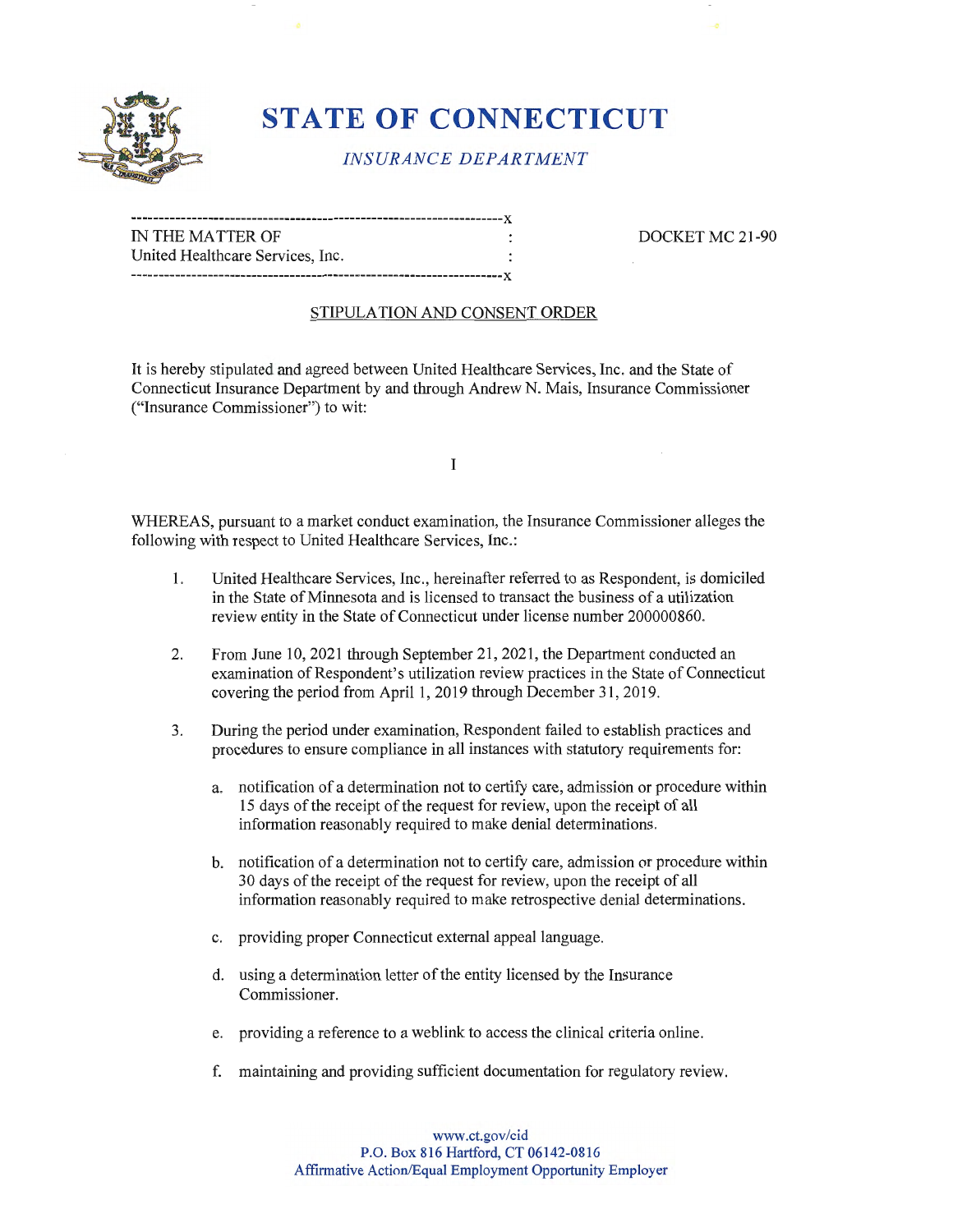4. The conduct as described above violates §38a-591b and §38a-591d of the Connecticut General Statutes, and §38a-591-4 and §38a-591-8 of the Regulations of Connecticut State Agencies and constitutes cause for the imposition of a fine or other administrative penalty under §38a-59lk of the Connecticut General Statutes.

II

- 1. WHEREAS, Respondent neither admits nor denies the allegations contained in paragraphs three and four of Article I of this Stipulation and accepts those allegations as the findings of the Department; and
- 2. WHEREAS, Respondent agrees to review its utilization review practices and procedures identified as concerns during the market conduct examination, as described in the Examination of Utilization Review Practices Report and this Stipulation, and bring them into immediate compliance with Connecticut Statutes; and
- 3. WHEREAS, Respondent agrees to provide the Insurance Commissioner with a full report of finding and a summary of actions taken to comply with the requirements of paragraph two of this section within ninety (90) days of the date of this document; and
- 4. WHEREAS, Respondent, being desirous of terminating this proceeding without the necessity of a formal proceeding or further litigation, does consent to the making of this Final Order and voluntarily waives:
	- a. any right to a hearing; and
	- b. any requirement that the Insurance Commissioner's decision contain a statement of findings of fact and conclusion of law; and
	- c. any and all rights to object to or challenge before the Insurance Commissioner or in any judicial proceeding any aspect, provision or requirement of this Stipulation
- 5. WHEREAS, Respondent agrees to pay a fine in the amount of\$16,000.00 for the violations described herein.

NOW THEREFORE, upon the consent of the parties, it is hereby ordered and adjudged:

- 1. That the Insurance Commissioner has jurisdiction of the subject matter of this administrative proceeding.
- 2. That Respondent is fined the sum of Sixteen Thousand Dollars (\$16,000.00) for the violations herein above described.

UNITED HEALTHCARE SERVICE BY: (Representative of Utilization Review Entity)